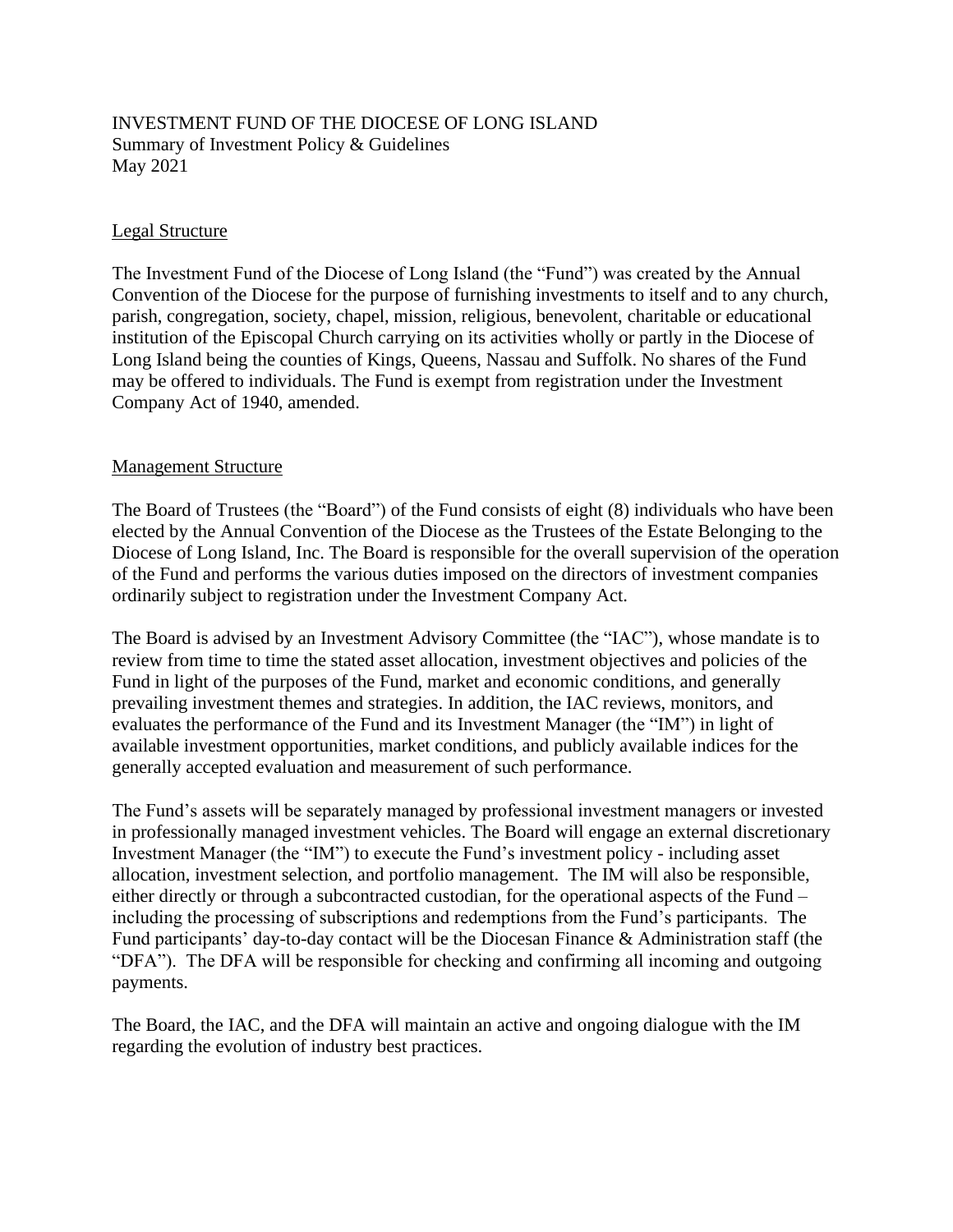### Investment Objectives/Risk Tolerance

The investment objective of the Fund is maximizing total long-term rate of return with reasonable risk by seeking capital appreciation and, secondarily, income. Up to 5% of the Fund's assets may be used for unconventional investment programs designed primarily to respond to Gospel imperatives as identified by the Fund's Trustees. Monies earmarked for such purpose are invested through financial intermediaries such that they will be placed with other entities that will then make the actual investments.

### **Asset Allocation**

The Board is responsible for setting the Fund's long-term asset allocation investment guidelines, after taking into consideration recommendations from the IAC, the spending needs, risk tolerances, and long-term financial objectives of the participating organizations of the Diocese, as well as expectations for asset class returns and volatility. Target allocations and guidelines are shown in Appendix 1. These are the defining parameters for the IM and will be reviewed and formally adopted at least annually by the Board.

The Fund will be invested in a broadly diversified portfolio, consisting of (a) core investments, to include publicly traded U.S. and international equities, fixed income securities, and real assets and (b) alternative and private investments, as outlined below.

#### Equities

The purpose of the allocation to equities is providing a total return that will not only provide growth in principal and current income sufficient to support current spending requirements, but also help preserve and enhance the purchasing power of the assets over the long-term. Equity investments, historically, have provided superior long-term returns and some protection from increases in the level of inflation.

### Fixed Income

The primary function of the fixed income allocation is providing liquidity, income, stability, preservation of capital, and a partial hedge against periods of prolonged economic contraction/deflation. This allocation will minimize the possibility that the Fund will need to liquidate equity securities during unfavorable market environments to fund current income needs.

#### Real Assets

Allocations to real estate – via shares in real estate investment trusts (REITs) – and commodities provide diversification from financial assets and a means of protection from inflation and periods of excessive risk avoidance.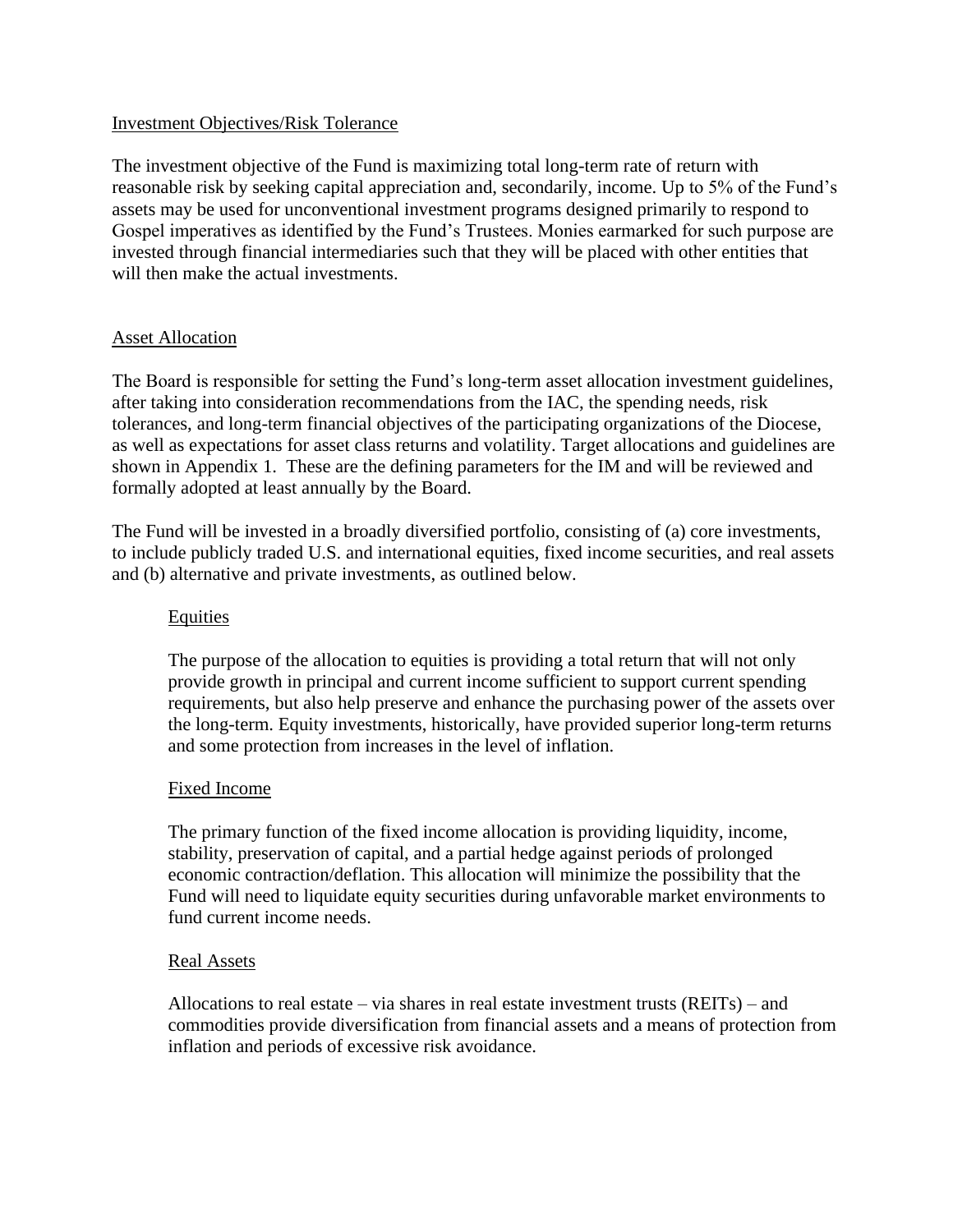### Alternative Investments

Certain alternative investments are not highly correlated with the public securities markets, and thus these investments can reduce overall volatility while offering attractive returns. Investments in alternative assets for the purpose of diversifying market exposure, lowering correlations to equity and fixed income investments, and/or enhancing returns are allowable. Additionally, low volatility hedge fund of funds can provide an attractive alternative to fixed income exposure within the larger portfolio. Investments in this category will primarily include hedge fund of funds that are typically transacted in a limited partnership structure and may be characterized by limited liquidity and less frequent valuations.

### Private Investments

Private investments offer opportunities for additional returns and risk exposures compared to their publicly traded counterparts. Investments in this category will primarily include private equity funds that are typically transacted in a limited partnership structure and may be characterized by limited liquidity and less frequent valuations.

## Performance Standards

The investment objective of the Fund is achieving a compound annualized rate of return over a market cycle, including current income and capital appreciation, which is the greater of 5% or 4½% in excess of inflation (all net of fees and related investment expenses) in a manner consistent with prudent risk-taking. The investment performance of the total Fund will be reviewed quarterly and compared on a rolling three-year basis and over other relevant time periods including over a market cycle to: (a) a composite benchmark comprised of each asset classes' market index benchmarks, weighted by the Fund's long-term policy allocations, and (b) a peer group of other similar size fund sponsors.

# Rebalancing

The IAC will monitor the asset allocation of the Fund on a monthly basis to ensure that the portfolio remains within the range of targeted asset allocations.

### Manager Guidelines

Given that the Fund is currently invested exclusively in commingled funds, mutual funds and/or hedge fund of funds, it is acknowledged that the guidelines for those collective vehicles are effectively the Fund's guidelines for those investments. This recognizes that individual participants in collective vehicles are not able to impose their own unique set of guidelines upon such investments.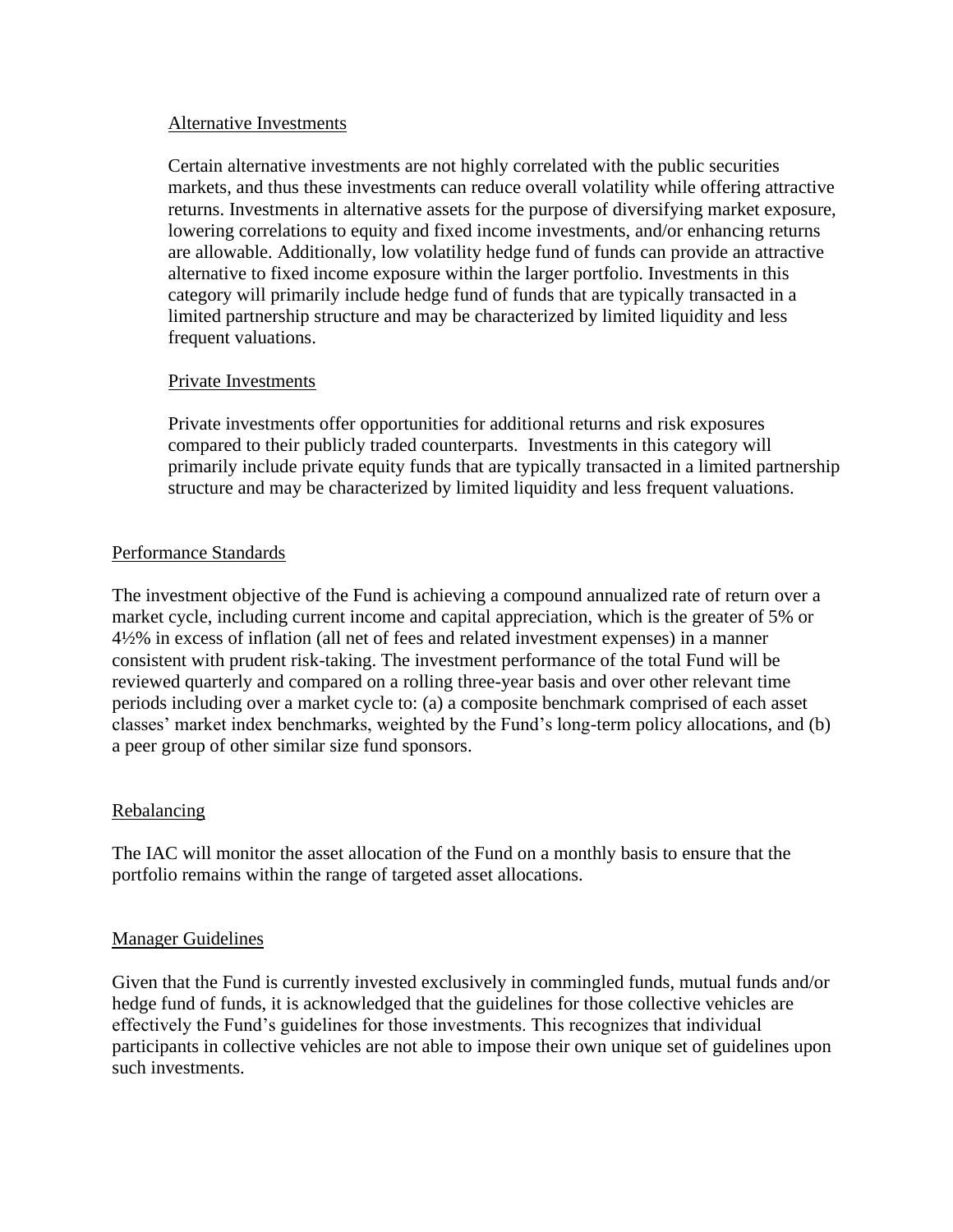### **Communications**

Effective communications by and between the Board, the IAC, the DFA, and the IM are critical to the achievement of the Fund's goals and the fulfillment of its purposes.

Of comparable importance are formal descriptive and procedural documents, periodic investment performance reports and macro level communications between the Board and the Fund's participants. The IAC in coordination with the DFA will be a primary resource to the Board in its discharge of these responsibilities.

The IAC will meet at least quarterly with the IM to monitor the performance and composition of the Fund. Annually or as needed, the IAC will make a formal recommendation to the Board on investment policy adjustments and on the reappointment or replacement of the IM.

The Board requires a continual awareness of the Fund's activity and investment performance, both on an absolute and relative basis. To accomplish this, the monthly portfolio review from the IM should be sent to the Board or its representative.

These periodic written communications will be supplemented by an annual joint meeting of the Board, the IAC, and the IM, at which time there will be a comprehensive review of the Fund.

The IM is expected to notify the IAC and the DFA promptly of any organizational changes (mergers/acquisitions, senior professional departures, etc.), modifications to their investment philosophy or investment structure and other pertinent information regarding the management of the Fund's assets.

### Board of Trustees (Board)

Rt. Rev. Lawrence Provenzano, Bishop of Long Island (President)

Rev. Sheldon Hamblin (term ending 2021) Rev. Andrew Durbidge (term ending 2021) Rev. Cn. Audley Donaldson (term ending 2022) Rev. John Merz (term ending 2022) Christopher Wright (term ending 2023) John Lucas (Vice President, term ending 2023) Very Rev. Cn. John Denaro (term 2024) Rev. Pauline Samuel (term 2024)

### Investment Advisory Committee (IAC)

William Dreher (Former Chair, IAC member since 1991) - Bill Dreher is a consulting actuary and licensed investment advisor. Since 1968 he has been an advisor to corporations and high net worth families on retirement and estate planning and investment management. Bill is a